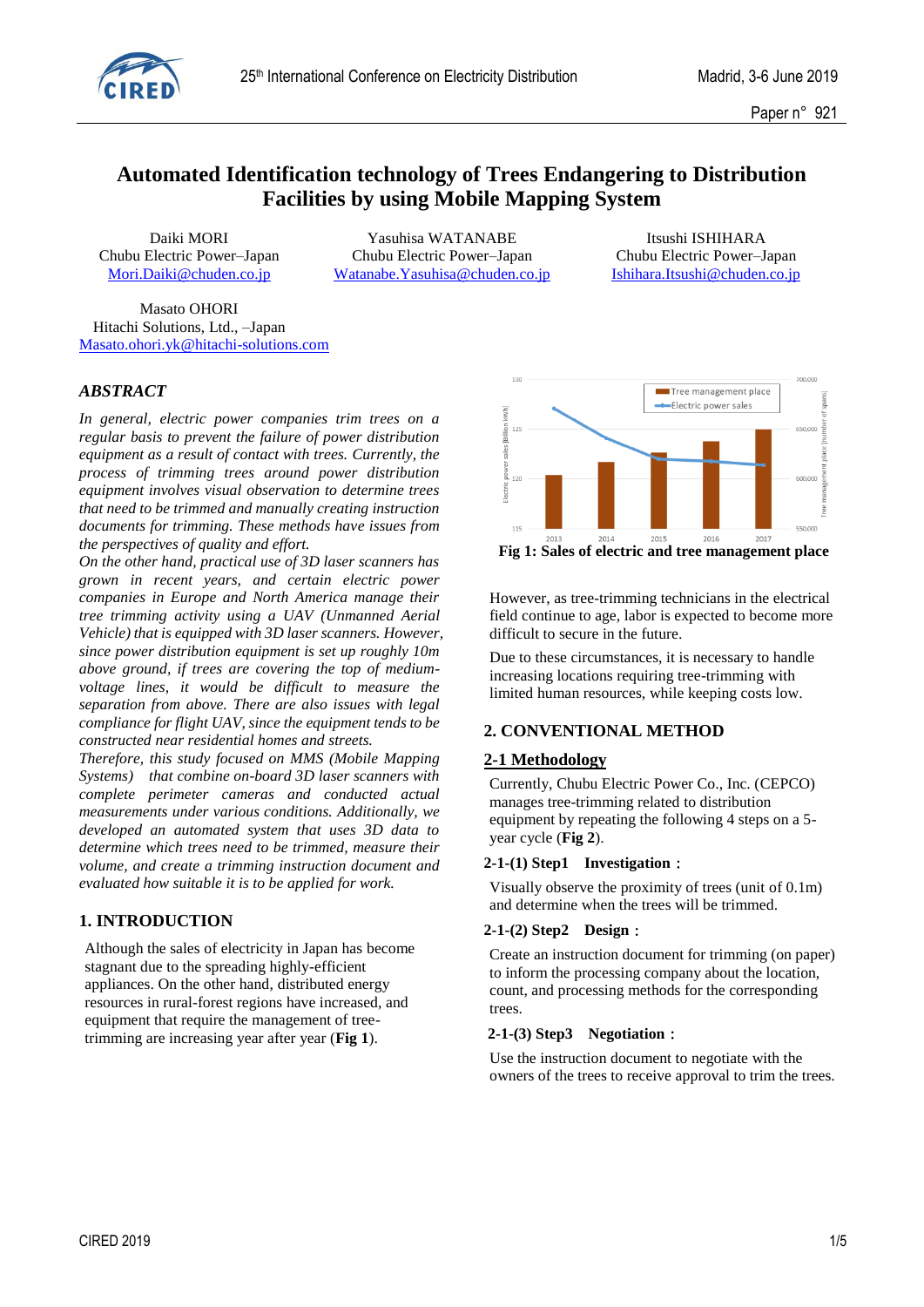

### **2-1-(4) Step4 Execution**:

Based on the instruction document, identify the owner of the trees and execute the trimming that was agreed upon.



**Fig 2: Conventional Work flow**

### **2-2 Issue**

#### **2-2-(1) Efficiency and Safety**

Under the current methods, it is necessary to travel to each location by car and walk to a distance where it is possible to conduct visual observations. Therefore, the processes of investigation and design are timeconsuming. There are also safety issues, as workers have slipped down slopes and been stung by bees.

#### **2-2-(2) Accuracy and Understanding of Volume**

Since the observations are made visually, there are discrepancies between individuals, mistaken observations, and missed observations. In order to optimally utilize limited budgets and human resources, it is important to determine the priority and gauge proximity precisely.

In addition, workers create plans and prepare the necessary equipment based on the expected amount of work, but the current instruction documents have issues with accuracy, such as discrepancies regarding the location of the corresponding trees.

Further, the number of trims and logging tree can be counted, but there is no way to know their volume. As a result, deviating from the work plans results in decreased efficiency.

### **3. PROPOSED METHOD**

#### **3-1 Basic concept**

By automating Steps 1 (investigation) and 2 (design) using 3D laser scanners, which are being more widely used in recent years, investigation and design can be carried out accurately, safely and rapidly.

In this instance, Hitachi's object extraction technology is used for automated extraction of power distribution

equipment, and methods were formulated for this evaluation based on the know-how of CEPCO for analysis of the trees to be trimmed (**Fig 3**).



**Fig 3: Study outline**

As a method to use 3D laser scanners to capture images, certain electric power companies in Europe and North America use UAV. However, in many cases, trees cover and shield the top of medium-voltage power lines in Japan.

Additionally, due to legal compliance and cost issues, we concluded that capturing images from above would be difficult to be applied to medium-voltage power distribution equipment at the moment.

On the other hand, the practical usage of MMS has been advancing in recent years with the purpose of utilization in the field of 3D map creation for selfdriving vehicles.

In many cases, power distribution equipment in Japan is constructed along roads. So we decided to focus this research on the acquisition of 3D data using MMS, with an eye on the utilization of 3D data that has been captured by road administrator and other companies in the future.

### **3-2 System configuration**

#### **3-2-(1) Hardware**

MMS is being developed by a number of vendors, but the "IP-S3 HD1" by Topcon was used for this research. Details regarding the configuration of the hardware are listed in **Table 1** and **Fig 4.**

#### **Table 1: MMS hardware configuration**

| Laser scanner                      |                                                |  |  |  |  |
|------------------------------------|------------------------------------------------|--|--|--|--|
| Measurement rate                   | 700,000 points/sec                             |  |  |  |  |
| Range                              | 100m                                           |  |  |  |  |
| Perimeter camera                   |                                                |  |  |  |  |
| Camera unit                        | CCD camera (6 pcs.)                            |  |  |  |  |
| Maximum resolution                 | $8,000 \times 4,000$ pixels                    |  |  |  |  |
| Maximum capture speed              | 10fps                                          |  |  |  |  |
| <b>GNSS</b>                        |                                                |  |  |  |  |
| Number of channels                 | 226 Universal Channels,<br>GPS, L1/L2, GLONASS |  |  |  |  |
| Data update rate                   | 10Hz                                           |  |  |  |  |
| <b>IMU</b>                         |                                                |  |  |  |  |
| Gyro Bias Stability                | /hr                                            |  |  |  |  |
| <b>Acceleration Bias Stability</b> | 7.5mg                                          |  |  |  |  |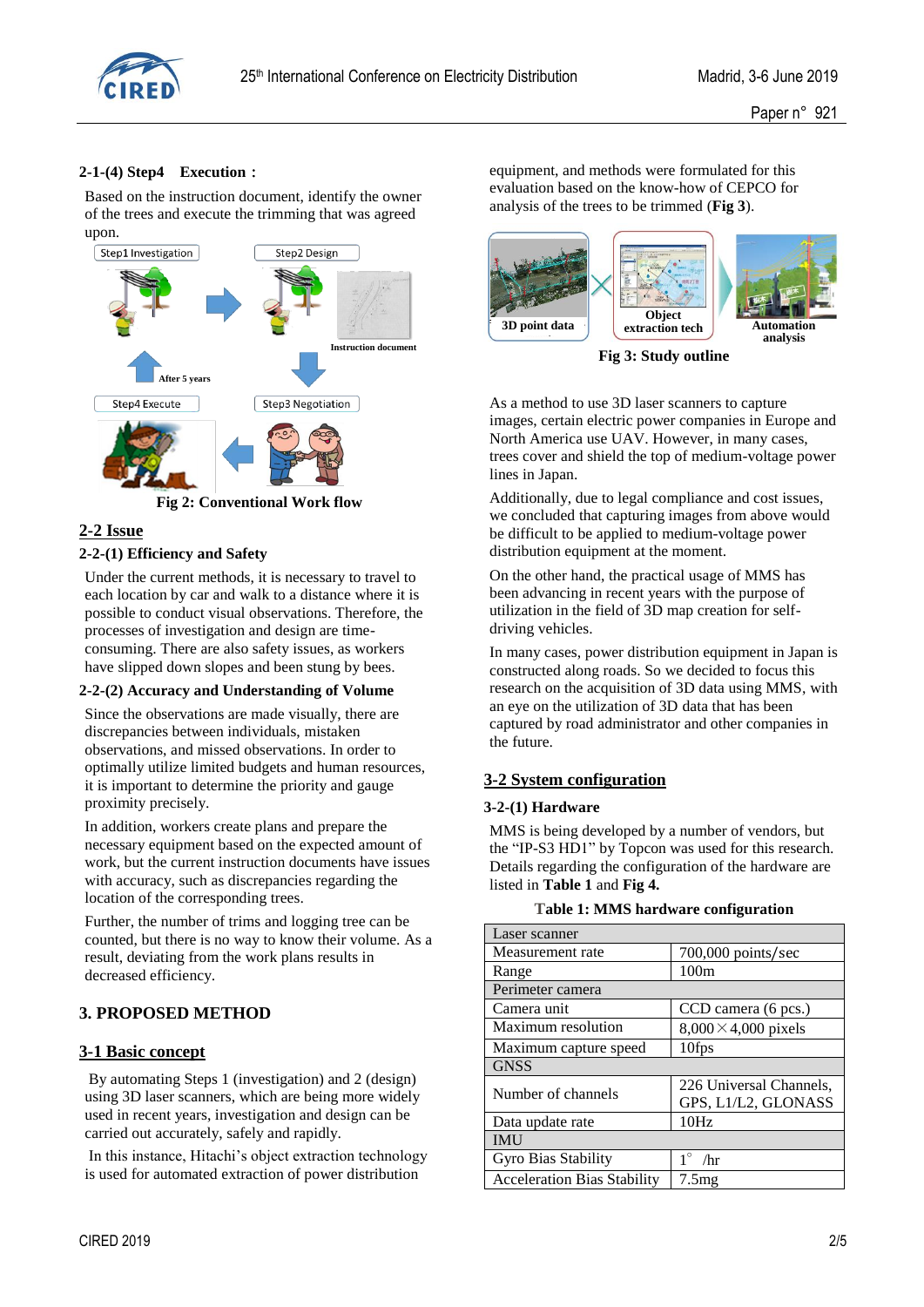

Paper n° 921



**Fig 4: MMS hardware image**

### **3-2-(2) Software**

Object extraction software owned by Hitachi was used for automatic extraction of utility poles and power lines from the 3D data acquired through MMS.

### **3-(3) Methodology**

The work flow using MMS would be as follows (**Fig 5**).

### **3-3-(1) Step1 Investigation and design**:

In addition to acquiring 3D data and automatically determining trees that are approaching power lines by running MMS, timelines for the next tree-trimming activities are determined. In addition, if trimming is necessary within the fiscal year, an instruction document (3D electronic map) that indicates the location, count, and trimming methods of the corresponding trees will be created automatically.

#### **3-3-(2) Step2 Negotiation**:

Based on the instruction document, negotiation will be carried out with the owner of the trees for approval to trim the trees. In this instance, the location information obtained through MMS will make it easier to identify the owner of the trees, and the images from the complete perimeter cameras can be used to explain to the owners.

#### **3-3-(3) Step3 Execution**:

Based on the content of the instruction document, trees are trimmed. In this instance, the 3D data, complete perimeter images, and volume that have been acquired through MMS allow execution plans to be created with higher precision than conventional method.



**Fig 5: Work flow using MMS**

# **4. VERIFICATION**

## **4-1 Analysis Algorithm**

In this evaluation, utility poles are first extracted from the 3D data, and then the power lines connecting utility poles are extracted. The existence of trees that are approaching the extracted power lines is determined, and the count and volume of trees that are in proximity of the power lines are calculated. Analysis was conducted by outputting the calculation results to an instruction document or GIS (**Fig 6**).



**Fig 6: Outline of automatic analysis system**

# **4-2 Evaluation area**

In order to evaluate how the system can be applied under various conditions, evaluation took place in areas including suburbs and rural-forests regions (**Fig 7**).



**Fig 7: Evaluation area**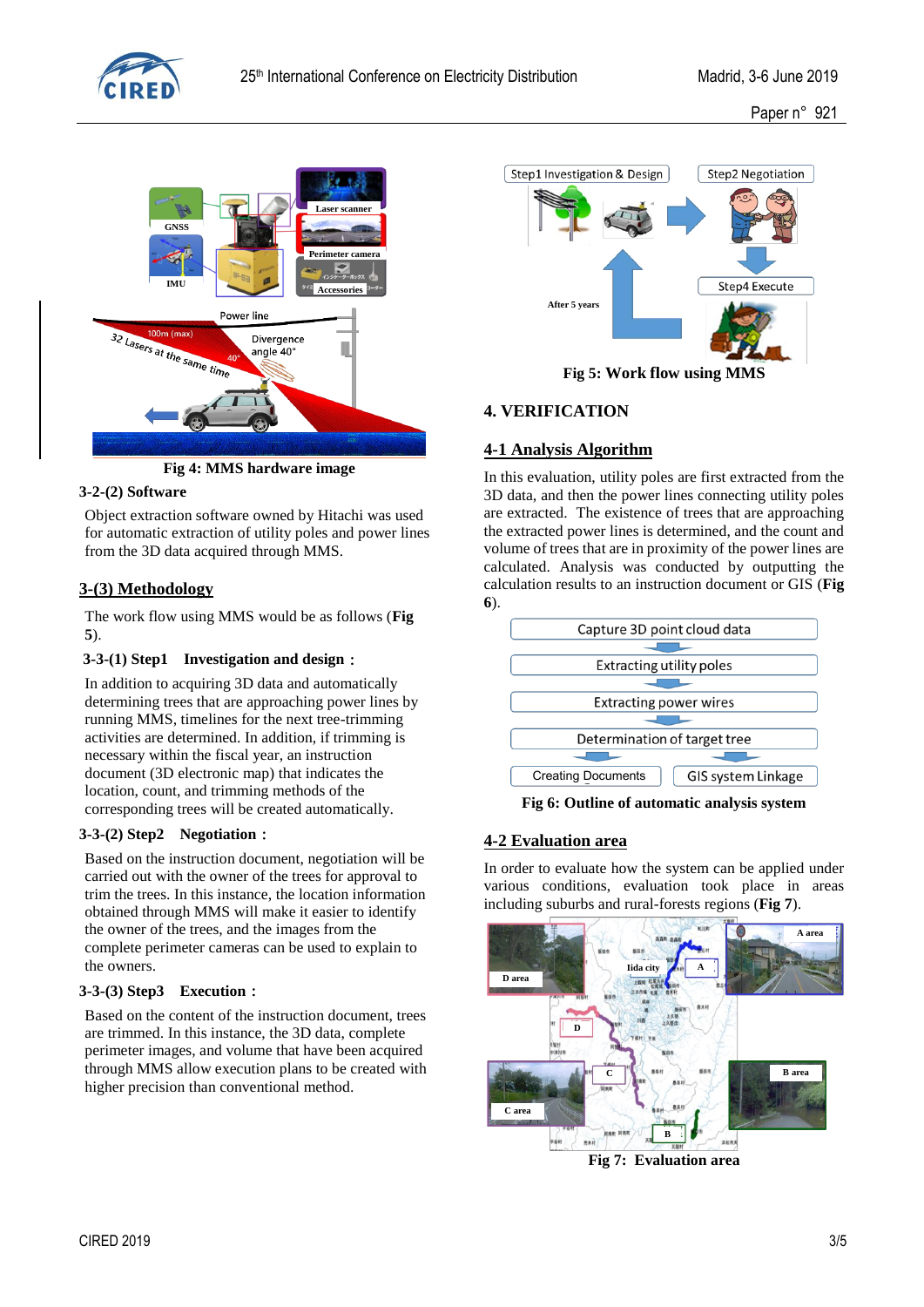

## **4-3 Evaluation conditions**

The average speed, measurement distance, and weather conditions for MMS measurement are listed in **Table 2**.. **Table2: Evaluation conditions**

| таркя. Етананон сончилы      |                    |      |      |      |  |  |  |
|------------------------------|--------------------|------|------|------|--|--|--|
|                              |                    |      | C    |      |  |  |  |
| Average speed<br>[km/h]      | 31.5               | 24.1 | 34.0 | 24.7 |  |  |  |
| Maximum speed<br>[km/h]      | 50.0               | 51.5 | 53.5 | 47.2 |  |  |  |
| Measurement<br>distance [km] | 16.4               | 13.8 | 34.4 | 11.5 |  |  |  |
| Weather                      | Cloudy (June 2018) |      |      |      |  |  |  |

### **4-4 Evaluation Results**

#### **4-4-(1) Utility pole extraction**

Location information for utility poles that CEPCO manages was entered beforehand, and an algorithm that recognizes columns that exist nearby as utility poles was used to extract them from 3D data. Results are listed in the **Table 3** below.

**Table 3: Results of utility pole extraction**

| Area                                      |        | A    | B    | $C \cdot D$ | total |
|-------------------------------------------|--------|------|------|-------------|-------|
| Pole                                      | System | 183  | 88   | 452         | 723   |
| number                                    | Real   | 256  | 113  | 592         | 961   |
| <b>Extraction rates</b><br>$\frac{10}{6}$ |        | 71.5 | 77.9 | 76.4        | 75.2  |

It is assumed that the reason of the difference between the extracting result and the number of real utility poles, is that information on the CEPCO's utility pole location information data that was used as right data did not have high precision, resulting in the lack of utility poles in the search region.

As a countermeasure, the location of utility poles was corrected by capturing images through MMS once, which reduced the error to an order of several centimetres. As a result, the missed extraction of utility poles can be minimized from next time on, and restricting the search area should reduce the system processing time.

#### **4-4-(2) Power line extraction**

For the extraction of power lines, an algorithm that recognizes lines that are above a certain height as power lines. That were extracted beforehand was used.

In order for a line to be recognized, consecutive point data must be obtained within a certain interval. However, it was found that in certain instances, the point data for a power line were missing despite the presence of a power line. **Fig 8** indicates the situation of missing point data for power lines.



**Fig 8: Situation of missing point data**

We tried two countermeasure for these types of missing point groups. The first was to run at slow speed to increase the density of the points, and the other was to correct the areas with missing point groups using system processing.

In order to confirm the effect of increasing the density of points by running at a slow speed, the speed was restricted to below 40km/h in Area D. In addition, for locations with right angle turns, the speed was lowered even more before images were captured again, since areas with missing data points due to ambient light tended to have right angle turns. The results are indicated in **Fig 9**. This eliminated losses due to speed, and increased density of the points reduced losses due to ambient light and obstacles, resulting in an improvement in the power line recognition rate to 97.8%.



Next, correctional processing was carried out using software in order to apply these methods to places where obstacles, such as trees covering power lines, make it difficult to obtain point groups. This process involves automatic completion by extending the line through missing areas when consecutive point groups are obtained for a portion of the space between utility poles (**Fig 10**). Additionally, even if a line is not detected at all, it is possible to assume the existence of a power line manually specifying the starting point, intermediate point and end point.



**Fig10: Automatic completion image**